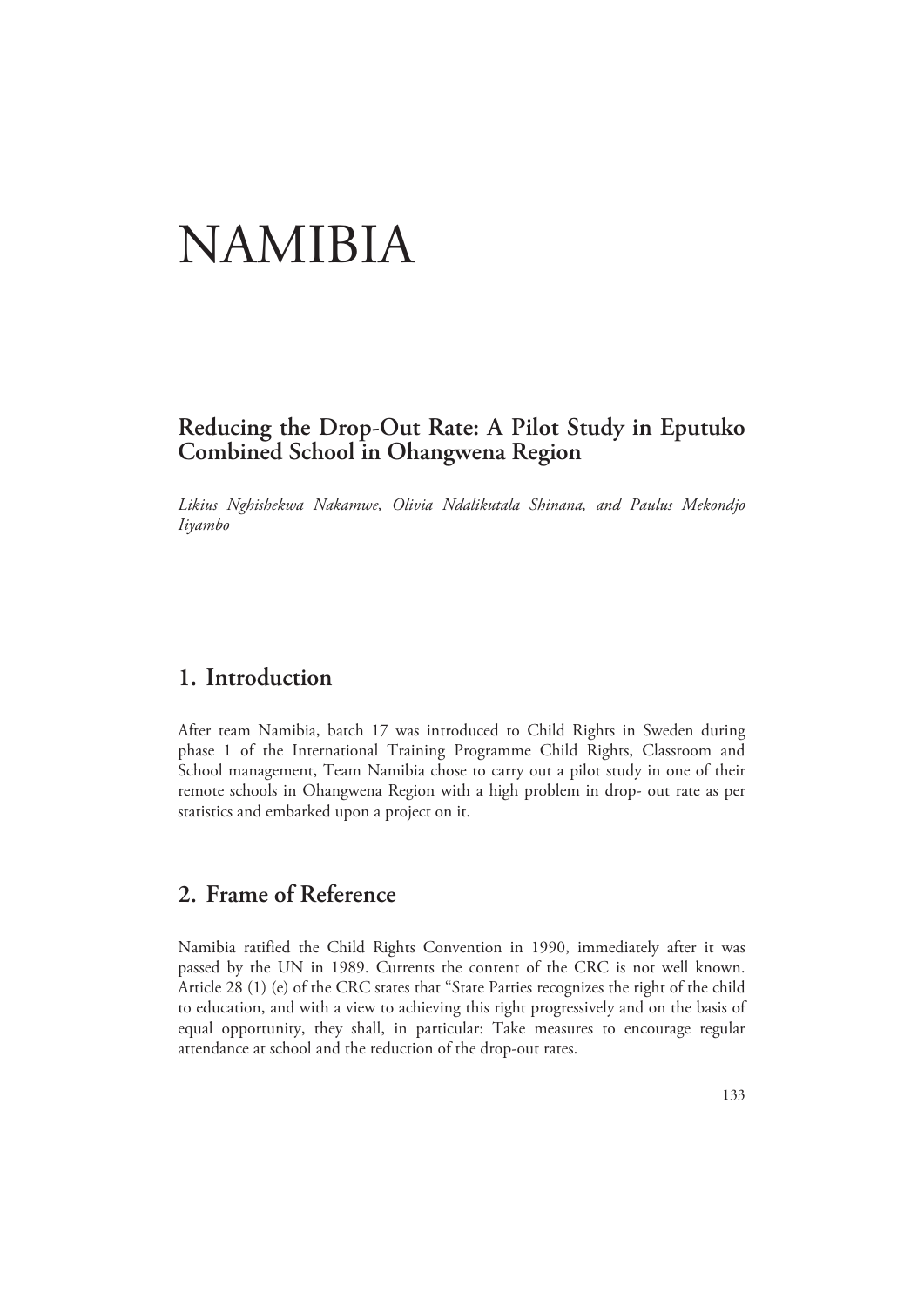The government of the Republic of Namibia passed the Education Act that emphasised the regular attendance of the children in schools. The state further came up with the social grant that is given to orphans and vulnerable children (OVCs) as well as the children whose parents are pensioners. This grant is used to pay for the school fees and uniforms. The Ministry of Education came up with the pregnancy policy that encourages learners who became pregnant to attend school until close to delivery and also to return to school after delivery as long as there is a proof that the baby is being taken care of. The Ministry also came up with a school feeding programme whereby learners in primary school learners of some schools with a high number of OVCs and marginalised learners are attending: still to encourage learners' attendance. The beginning of 2013 academic year marked the introduction of free universal primary education, whereby the government took over the responsibility of the payment of the school development fund for all learners from pre-primary to grade 7 in all state schools

In Namibia, in general and in Ohangwena Region in particular, drop-out rates are very high despite the government's efforts to reduce it. In the first trimester of 2012 alone 746 learners dropped from Ohangwena Region schools; 327 gave up 100 dropped due to pregnancies and 44 for unknown reasons. Being the first Namibian Change Agents team from Ohangwena we were moved by these trends of drop-out rates hence our decision to carry out a project in drop-out rates. A school with the highest drop-out rate was identified and our pilot study will be based on such a school. This school has 5 % of its learners having dropped in the first trimester of 2012.

#### **3. Purpose**

The overall purpose of the project is to create awareness of the Child Rights Convention (CRC) and how it relates to drop-outs among stakeholders and target groups. We will further solicit suggestions for possible remedies from parents, teachers and learners. We expect the participants by the end of the project to have a clear understanding of the CRC, the effect of learners' drop-outs to themselves as well as to the development of the country.

The aim of the project is to investigate and analyse the causes of the drop-out among learners in the selected school, Eputuko Combined School. Our focus will be to bring down the drop-out rate in the selected school by 50 % minimum. We will mainly focus to the two causes that rob us the majority of our learners, i.e. tired of failing and pregnancy. We are also curious about the unspecified reasons for pregnancy which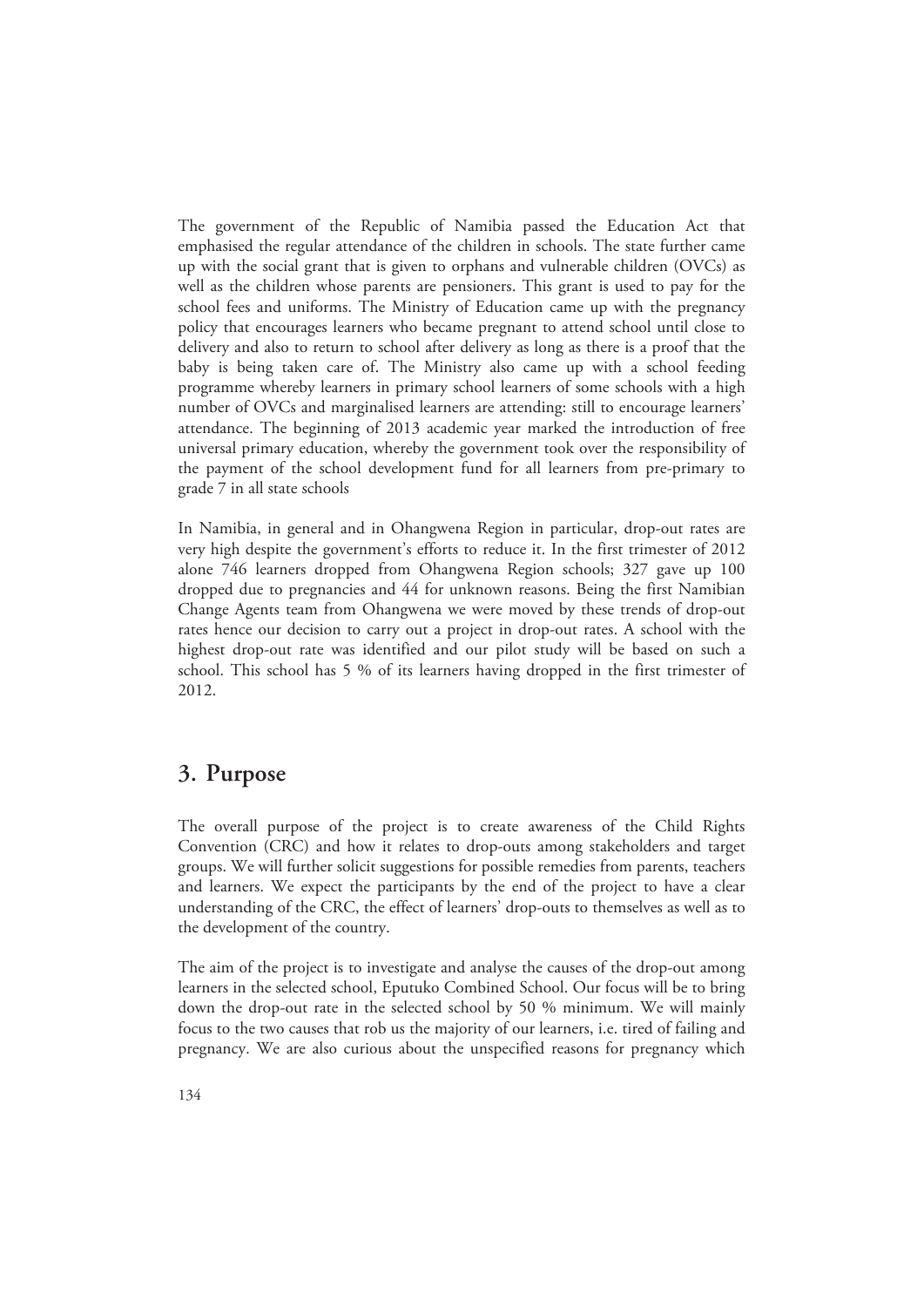represents 6.3 % of all drop-outs. We think that some of these drop-outs might just not have been well followed up and might be either of the main causes also.

Our main targets groups of this project are the teachers, learners and parents of Eputuko Combined School in Ovamashaka dominated community in Ohangwena Region.

However, Inspectors of Education are important in passing this knowledge to the other schools in their respective circuits therefore the project will also target them. Planning and Development (PAD) Section will also be included as a stakeholder and we will send our final project report to them. Regional Councillors (Politicians), traditional leaders, Ministry of Gender Equality and Child Welfare, Ministry of Youth as well as the Women and Child Protection Unit in the Namibian Police Force will be part of us during the time of carrying out this project.



## **4. Methodology (Activities)**

Team Namibia embarked upon sensitization activities during December, January as well as the first week of February 2013. First of all the team gave feedback to the Deputy Director of Education in the region in a form of a written report dated 17 December 2012. In such a report the team enlightened the Deputy Director about the training programme in Sweden that consists of five phases and the activities that was carried out or is to be carried out during these phases. The Deputy Director vowed to render his unwavering support to the project.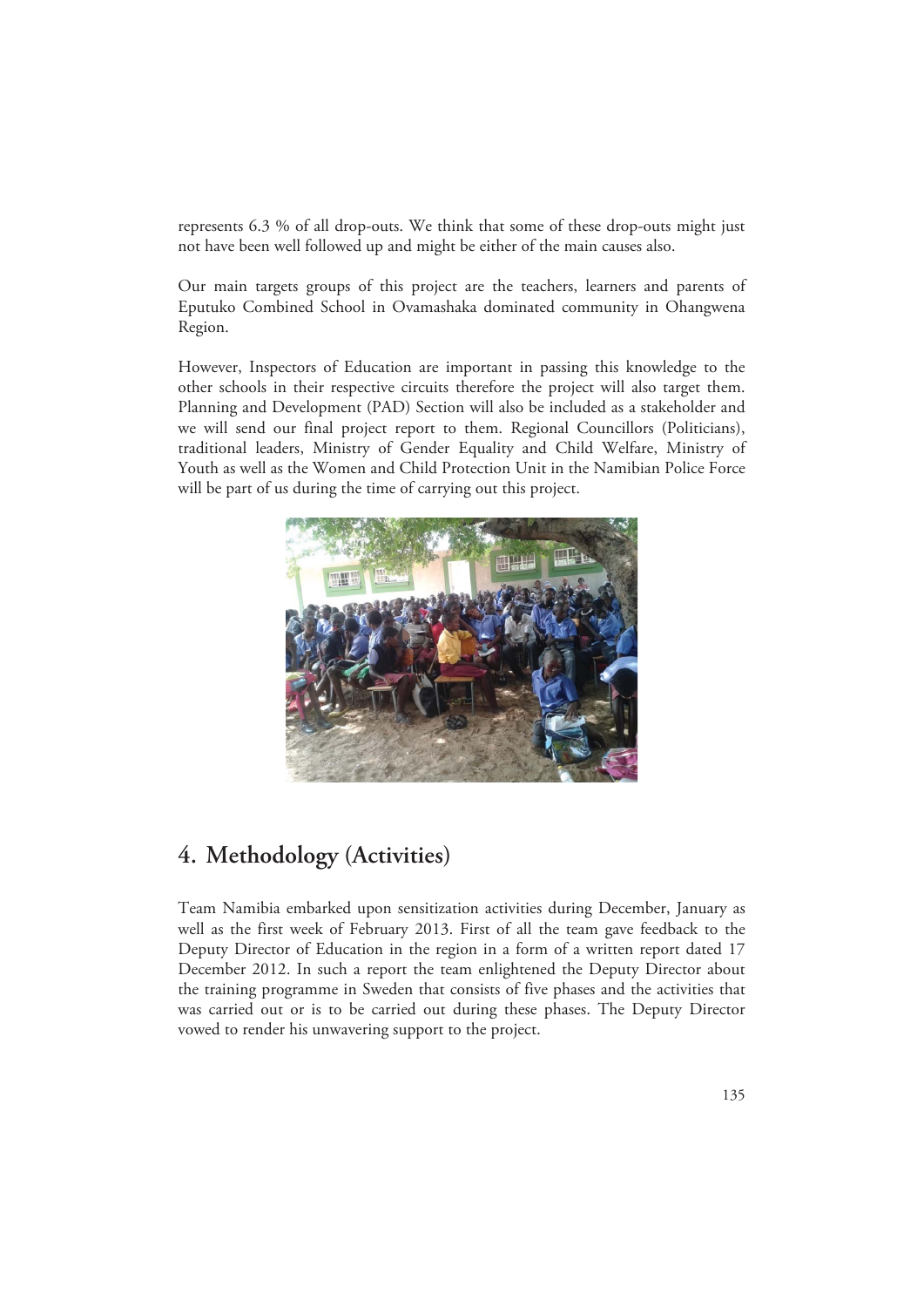

After briefing the deputy director the team requested him (deputy director) to invite stakeholders on their behalf. The stakeholders identified were Inspectors of Education, Regional Councillors, Representatives of the Ministries of Gender and Child Welfare and Youth, Representatives from the Women and Children Protection Unit, Namibian Red Cross and local Church Leaders. At the same time the team informed the Inspector of Education under which the selected school falls, about the envisaged project. In his turn, the Inspector further communicated the project to the school as well the visiting dates of the team to the school.

\*The team visited the school on the  $17<sup>th</sup>$  January 2013. On this day the team introduced themselves and the project to the principal, teachers, learners and parents. Points for discussions included inter alia the following:

- a) Project rationale
- b) Project plan
- c) Brief discussion of the CRC with particular reference to Article 28
- d) Roles of targets and stakeholders
- e) Drop-out rates in Namibian schools and its relation to CRC Article 28 thereof
- f) Causes of drop-out

In general, the attendance of the school community members was really promising.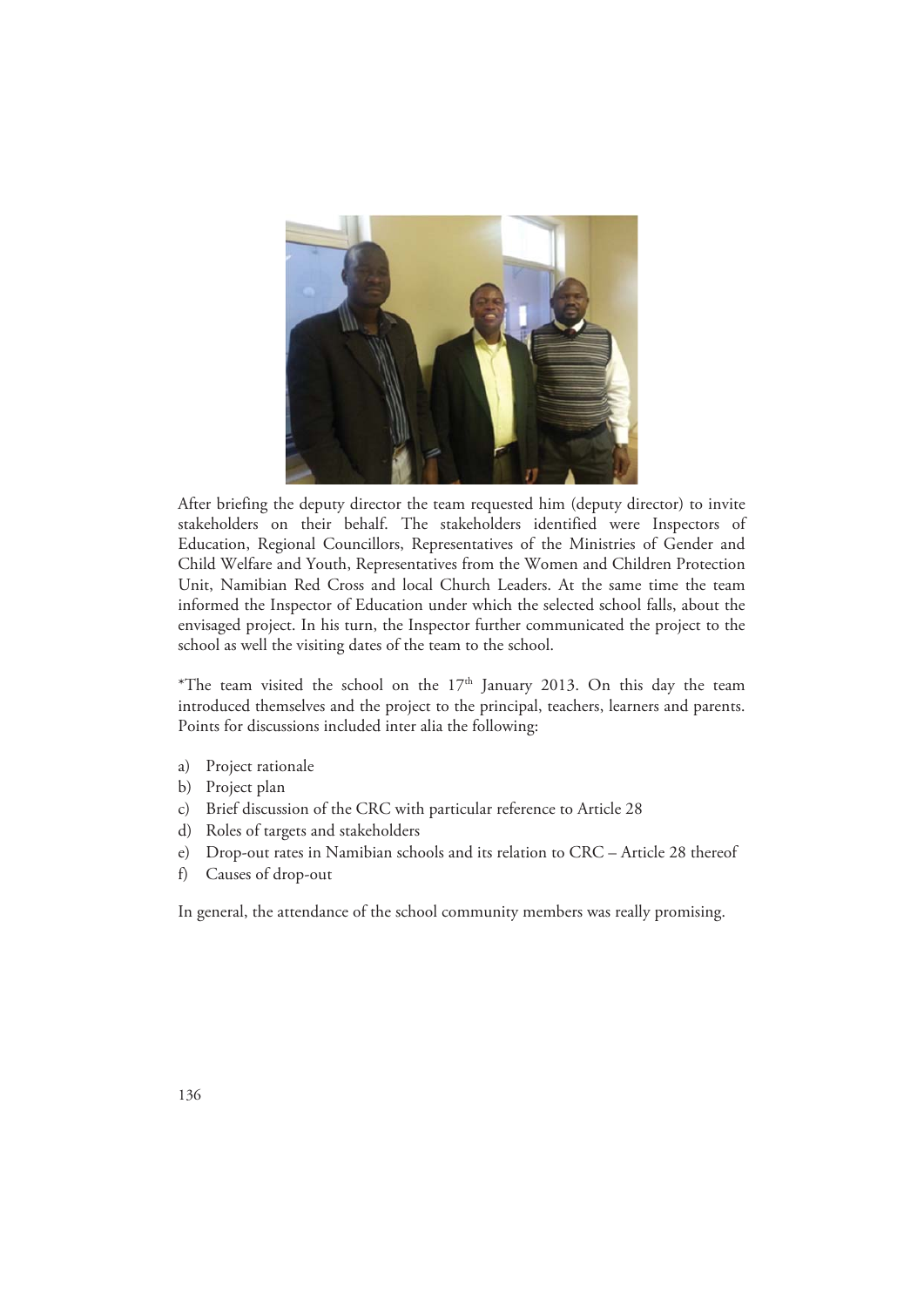

\*On the 1st February 2013, CRC was introduced to the Inspectors of Education during their monthly briefing. Emphasis was put on the CRC, the 3 Ps and the roles of Inspectors in the realization of the Child Rights Convention in their schools. Six of the 9 Inspectors, which represent 67%, attended the sensitization session.



\*The Inspectors session was followed by other stakeholders on February 5, 2013. This session was meant for Councillors, Representatives of Ministries of Gender and Youths, the Red Cross, Churches representatives in the locality and the Women and Children Protection representatives. Red Cross and Protection Unit representatives failed to send representatives and only 4 of the 11 Regional councillors made it to the sensitization session.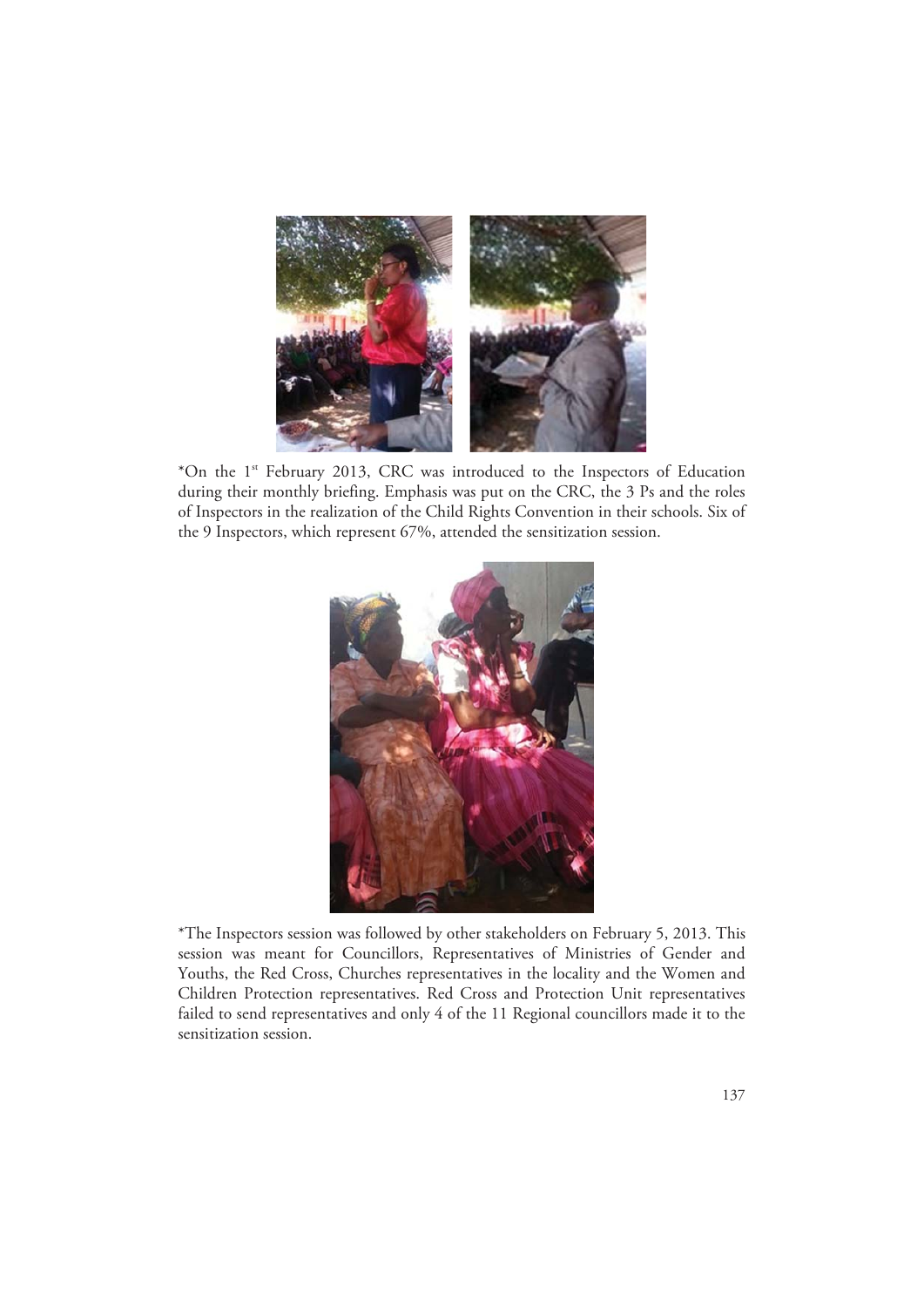\*The following activity was a workshop for parents, teachers and learners. The team divided the target group in three groups of parents, teachers and learners. Team members allocated themselves to groups; Likius to parents, Paulus to teachers and Olivia to Learners. The sessions took place simultaneously. Parents did not attend the workshop well compared to their attendance during the sensitization session.

Workshop sessions took place more in the form of lectures. Parents were however keen to pose questions as well as to air their views regarding the dropout of learners.

The mentor's visit also increased the trust in the stakeholder for the team to take the project ahead. There was the distribution of the information regarding the CRC and the dropout of learners.

The project questionnaire was distributed amongst the learners, parents and teachers, and then the interview was also done thereafter.

## **5. Results**

#### **Awareness of the drop-out problem at Eputuko Combined School**

All those that were interviewed, parents, teachers and learners indicated that they knew one or more learners who dropped out from Eputuko Combined School. From interviews it came to light that drop-out was prevalent in grades3 through 9 and the age of drop-outs ranges between 10 and 20 years.

#### **Causes of drop-out as suggested by respondents**

All respondents have suggested the following as main causes of drop-out at school:

- Poverty
- **Pregnancy**
- Corporal punishment
- **Indiscipline**
- Lack of motivation
- High teacher turn over
- Long distances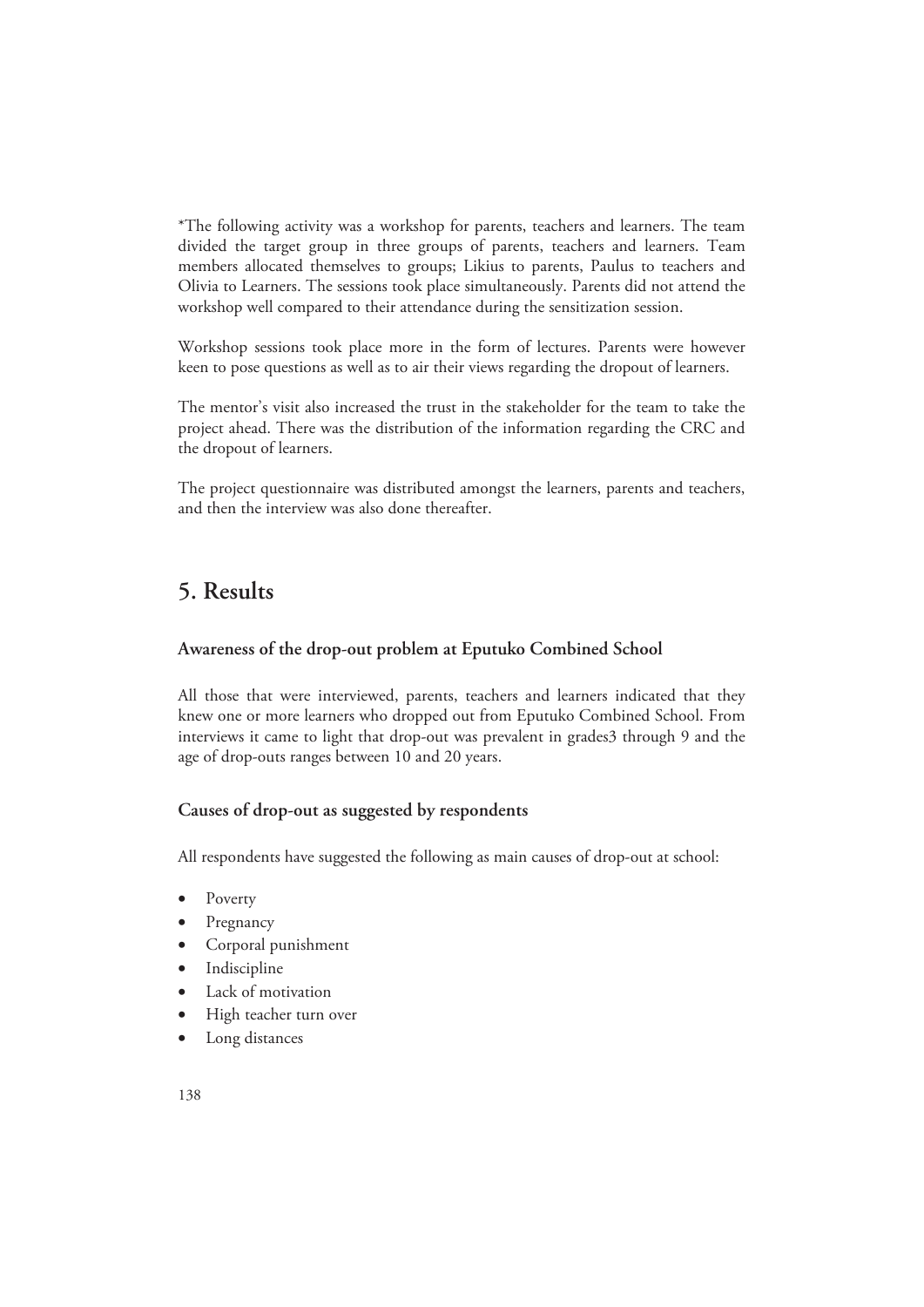Both parents and learners said that the *unhealthy teacher-learner relationship* at school could also be a contributing factor to dropout of learners.

Parents on the other hand added *peer pressure and alcohol abuse* as some of the causes.

Teachers also cited *relocation of parents and tired of failing* as other causes of dropout.

Learners cited *traditional marriage, bullying among learners, cattle post and overage* as causes of dropout as well.

Both teachers and learners indicated illness as one cause of dropout.

#### **Problem faced as a result of drop-outs**

The interview revealed that as a result of dropout the following problems are experienced in the school and community:

- Overcrowding as a result of readmission of learners who dropped out.
- Bad influence learners who remain in school see those who have left the school well off and choose to drop out as well.
- Loss of talented and disciplined learners.
- Tension between parents and teachers; parents and children (learners) as well as teachers and parents.
- Bullying teachers bullying learners; learners bullying one another, etc.
- Alcohol abuse.

#### **Suggested solutions to the dropout at school**

#### *Parents*

The parents suggested the following as possible solutions to the problem:

- Stringent actions to teachers who use corporal punishment as a means of disciplining learners.
- Establishment of relaxed school climate.
- Provision of teachers' accommodation to ensure teacher retention.
- Regular visit by outside officials.
- More education of child rights to all stakeholders is urgently necessary.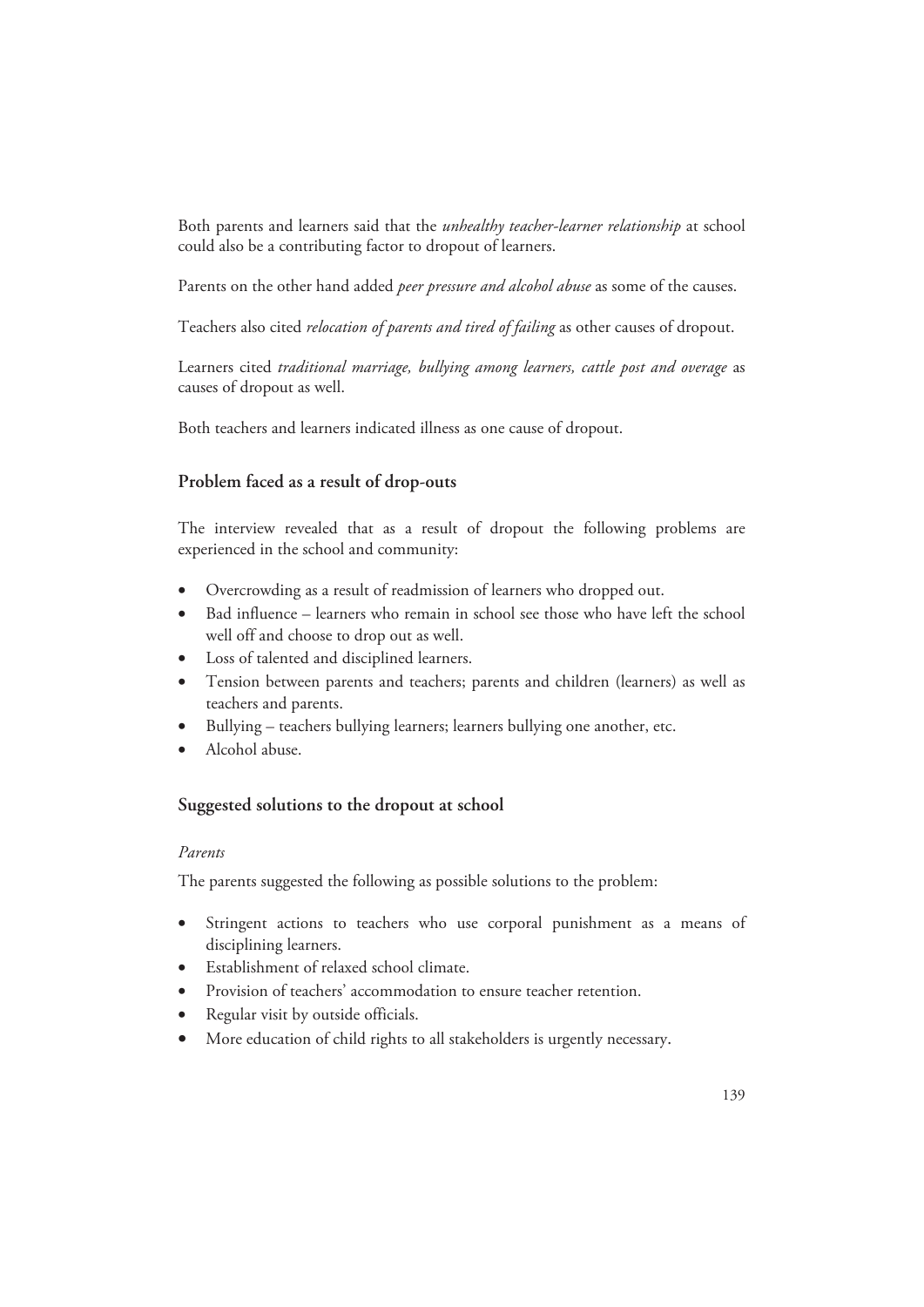#### *Teachers*

- The school to enforce the code of conduct on corporal punishment
- Creation of sound and healthy teacher-parent relationship
- School to follow-up on drop-outs (school authority)
- More emphasis to life skills teaching

#### *Learners*

- Equal and respectful treatment of learners by teachers
- Encouraging learners to work had at school and to stress the importance of schooling
- Peer support both morally and academically
- Clinic establishment in the vicinity
- Boarding provision to cut long distances
- Increased awareness of pregnancy policy and full implementation
- Establishment of sound and relaxed school atmosphere which promotes regular communication between school community members.

#### **Motivational Strategies**

When asked to suggest ways to motivate learners to want to stay at school till they finished, the respondents suggested the following:

#### *Parents*

- Regular motivational talk by both insiders and outsiders of the school
- Regular visit by regional officials to renter support when needed
- Reward to performing staff members.

#### *Teachers*

- Talking to learners with emphasis on learners' potentials and peer pressure
- Awarding regular attendance of both staff members and learners

#### *Learners*

- Motivational talk by both outsiders and themselves (learners)
- School to adopt open door policy and clear ways to register grievances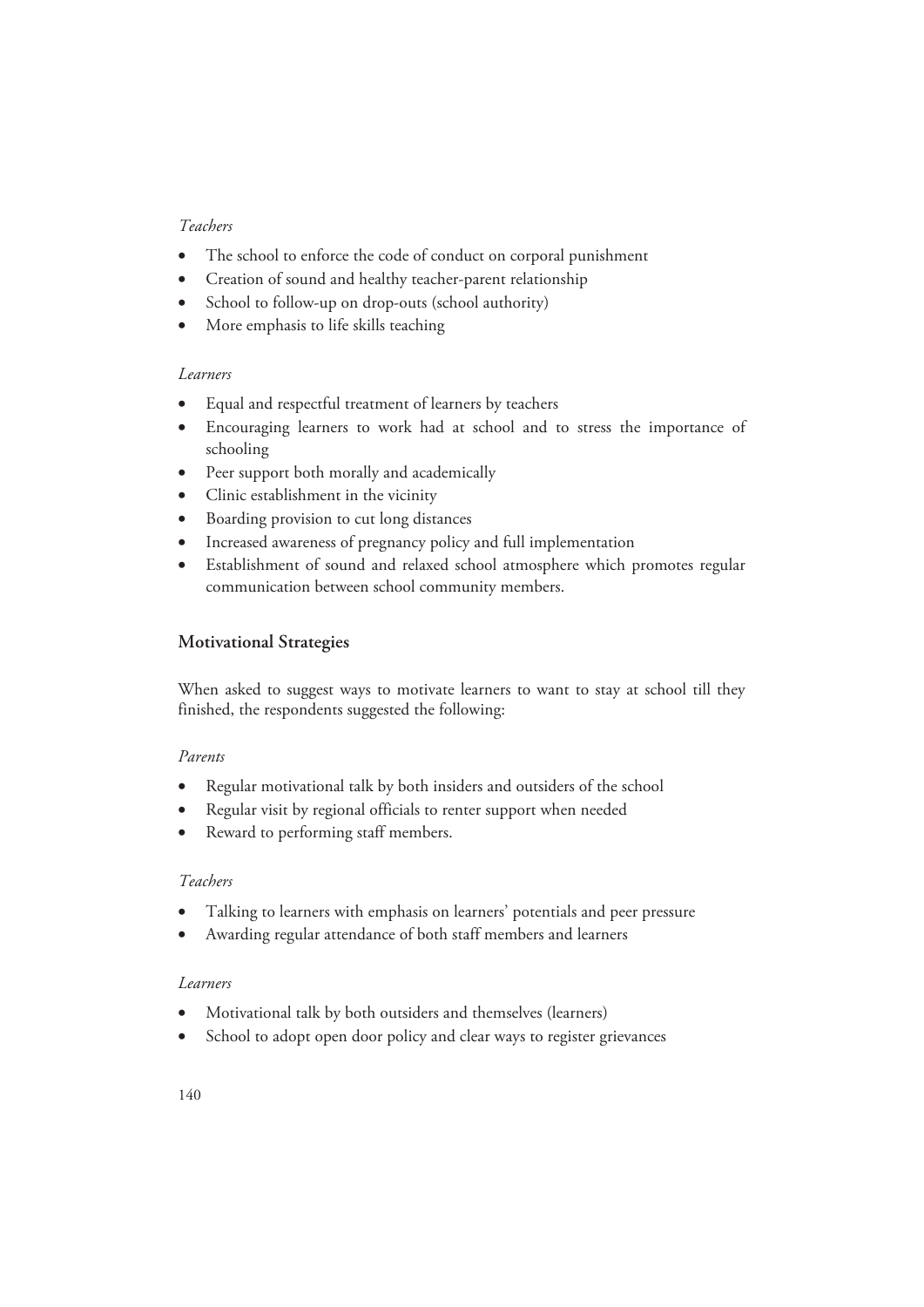- Inclusion of learners in decision making on issues pertaining to them
- Recognition and awarding good work by learners
- Provision of safe and inviting school environment (clean water, accommodation, power, library)
- Peer coaching

#### **Support needed by learners from different stakeholders**

During interview and through questionnaires the three groups indicated that they need support from other stakeholders in order to bring down or, alternatively, eliminate dropout at Eputuko CS. They indicated to be in need of the following support. We will focus to the learners as we regard them as the main target group of our project.

- Learners expect humane treatment, respect and acceptance from parents and teachers as well as fellow learners.
- The demand to be accorded chance to take part in decision making platforms where issues pertaining to their well-being are discussed.
- They expect teachers to act in loco parentis.
- They demand regular communication with both teachers and parents.
- They need protection against inhumane treatment, bullying and assault.
- They expect parents to make provision of their basic needs. (food, clothes, love, care, etc.)
- They expect to be taught life skills by teachers.
- They need the school head to enforce laws that prohibit the use of corporal punishment as a disciplinary measure.
- Learners expect to be counseled.

## **6. Discussion and Reflection**

We team Namibia believes that our results are relevant and we surely hit the nail on the head. The topic of CRC might be abundant in the media but is "unknown" to the majority. With the passage of time our stake holders will have a clear understanding of the concept and link it to the threatening dropout phenomenon of learners in Namibian schools. At this stage of collecting data both parents, teachers and learners have indicated awareness about the drop out at Eputuko Combined School. Both parents, teachers and learners took time, were willing and provided the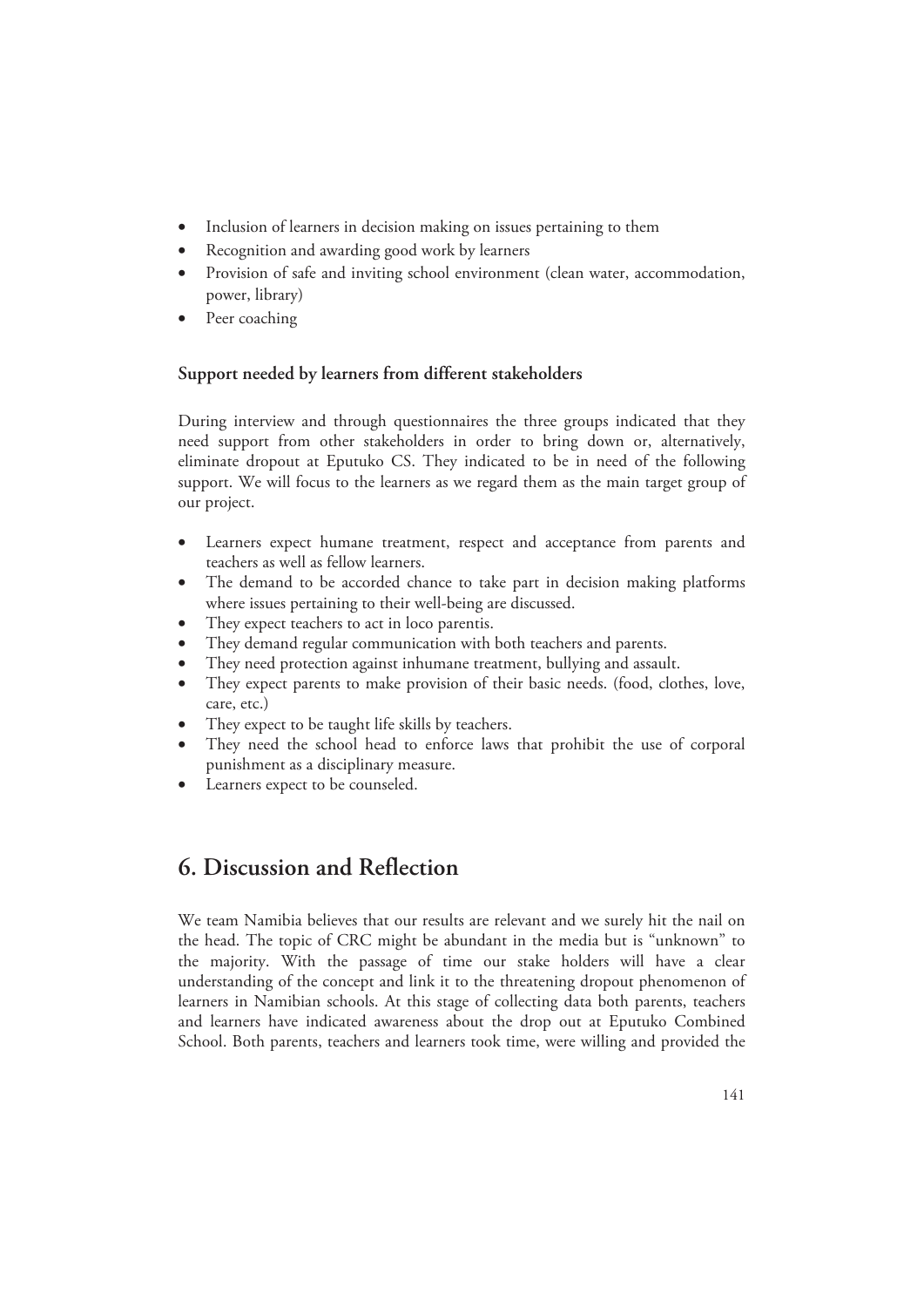team with more or less similar reasons on the actual causes of drop out at Eputuko Combined School. The Headman, parents, the principal, teachers and the learners have grasped and have shown an understanding of the link between Child Rights and the drop out. Moreover parents, teachers and learners have provided the team with some doable/workable solutions, motivational strategies to motivate learners and constructive supports needed in order to reduce drop-out rate which is likely to transform the situation at Eputuko CS into a child friendly school/ environment if these solutions, motivational strategies are implemented effectively and efficiently. From the responses of the target groups it also became clear to the change agents that regular dialogue between target groups is needed. The drop - out rate has also reduced at the school. The team presumes that the project has also changed the mindset of the learners because the results/performance of the school has improved.

#### **Challenges**

A challenge of 'blame shifting' is one of the cumbersome hurdles the Namibian Team has to find ways to overcome. In our briefings, a tendency was: Parent blaming teacher/child/state (laws); teachers blaming parent/child/government; learners blaming teacher/parent; etc. This blame shifting is tantamount to blocking finding a common solution to the problem.

At this stage of data collection, there were still some of the responses which shows the lack of understanding of other stakeholders roles by the target groups, as supports (responses) needed by the target groups from other stakeholders, to a certain extend were not in line with Child Right Convention.

Time constraint was one of the challenge when the team was planning and arranging to meet the target groups for data collection, to meet for data analysis, discuss the way forward and to finalize the final report.

## **7. Way Forward**

At this phase the team have established the ground for improving/reducing drop - out rate at the school. The team has sensitised both stakeholders in the region which might result in institutionalising child right approaches at homes, at school focusing on learning and teaching approaches.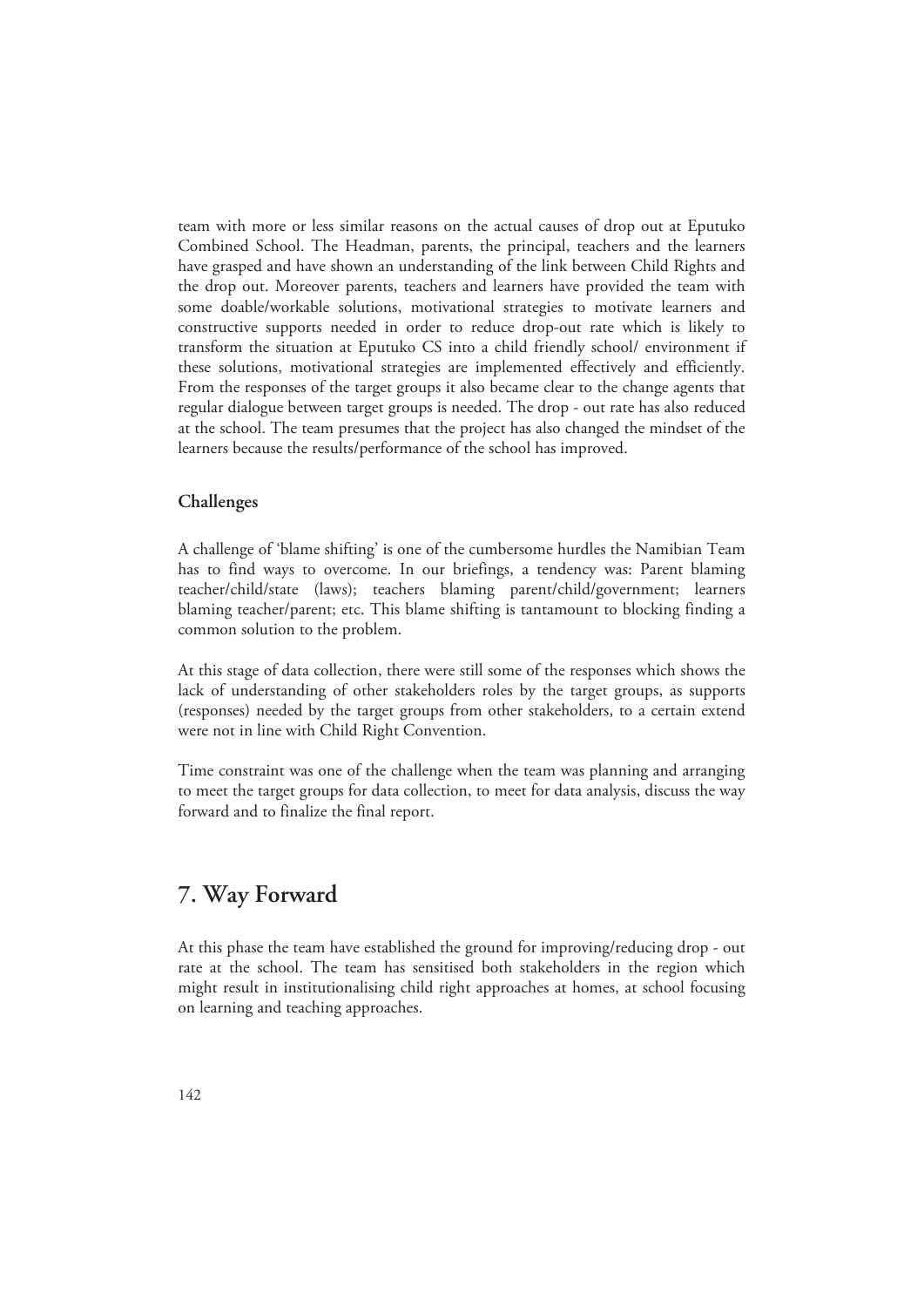There will also be a continued need to approach the Ministry of Education and Policy Makers to effectively implement this Chapter of Child Rights as per The Namibian Constitution.

The team will continue schedules for conducting meetings and interviews with the target groups in order to get feedback whether a child friendly environment is being established at the school.

## **8. List of References**

Education Act; (Act 16 of 2001), of the Republic of Namibia

Education Sector policy on Prevention and Management of Learner Pregnancy: Summary and Guidelines (2010).

Manual for school feeding programme in Namibia

Programme Guide – Child Rights, Classroom and School Management – Lund University Commissioned Education (2012).

The Conventions on the Rights of the Child (1989).

The Constitution of the Republic of Namibia (1990).

## **Contact Information**

Likius Nakamwe, likiusnakamwe@yahoo.com

Olivia Shinana, oshinana@yahoo.com

Paulus Ilyambo, paulusiiyambo@yahoo.com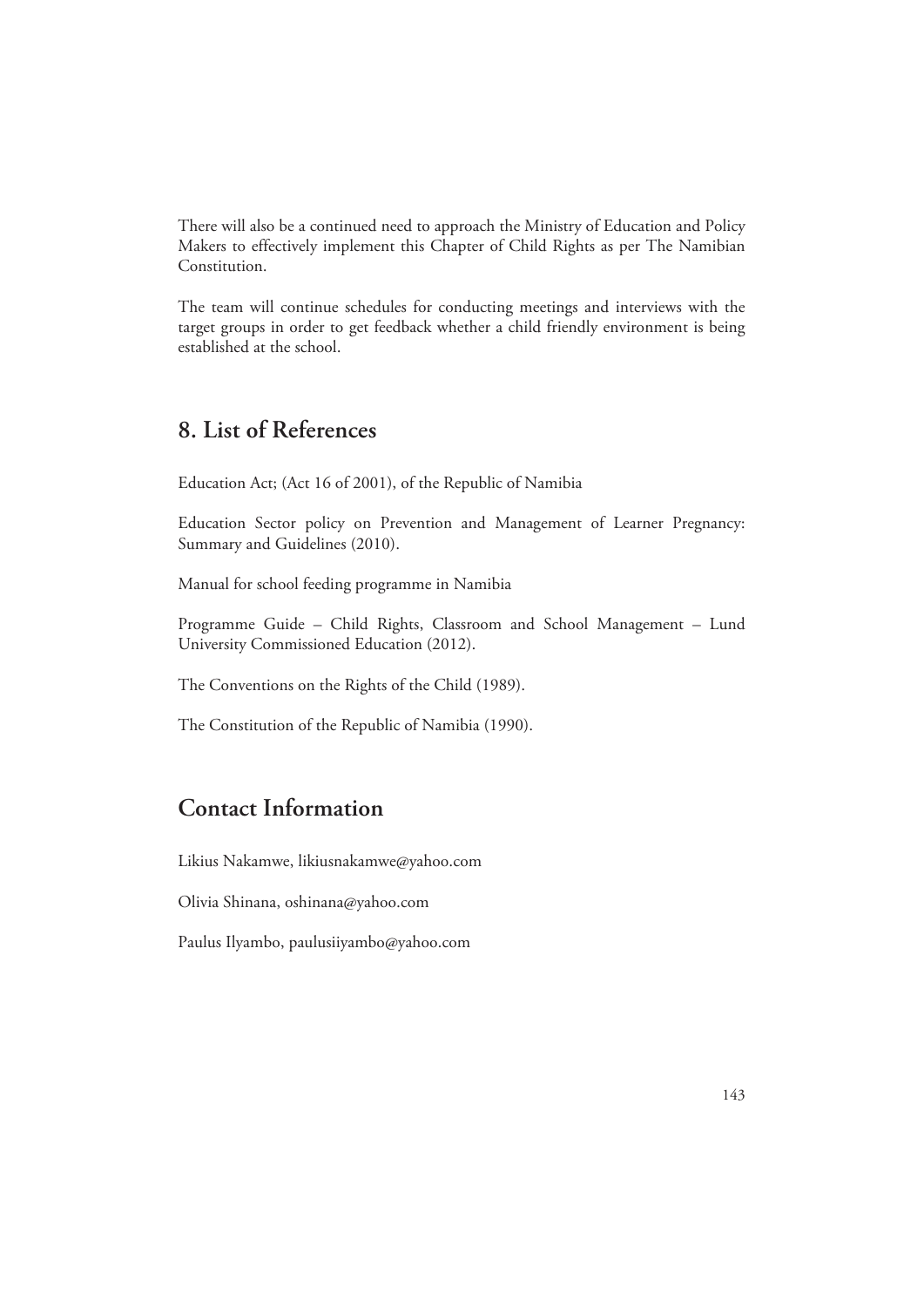## **Appendix A**

## **Project Plan**

| <b>OUTCOME 1</b>                                                                                                                                                                                       | Indicator/<br>Monitoring        | Time          |
|--------------------------------------------------------------------------------------------------------------------------------------------------------------------------------------------------------|---------------------------------|---------------|
| Participants in this project understand the<br>connection between CRC and the causes of<br>dropping out.                                                                                               | Interview and<br>questionnaires |               |
| 1.1 OUTPUT                                                                                                                                                                                             | Indicator/<br>Monitoring        | Time          |
| School with the highest drop-out rates in<br>the region identified                                                                                                                                     | statistics                      |               |
| 1.1.a Activity                                                                                                                                                                                         |                                 |               |
| Collecting statistical data from Planning<br>and Development (PAD) Section and<br>securing permission from the Regional<br>authorities to visit the school.                                            |                                 | November 2012 |
| 1.1.b Activity                                                                                                                                                                                         |                                 |               |
| Seeing the IoE and present the pilot<br>study<br>Introducing the change agents and the<br>$\bullet$<br>project of change to the school<br>authority and agree of the number of<br>target group member. |                                 | December 2012 |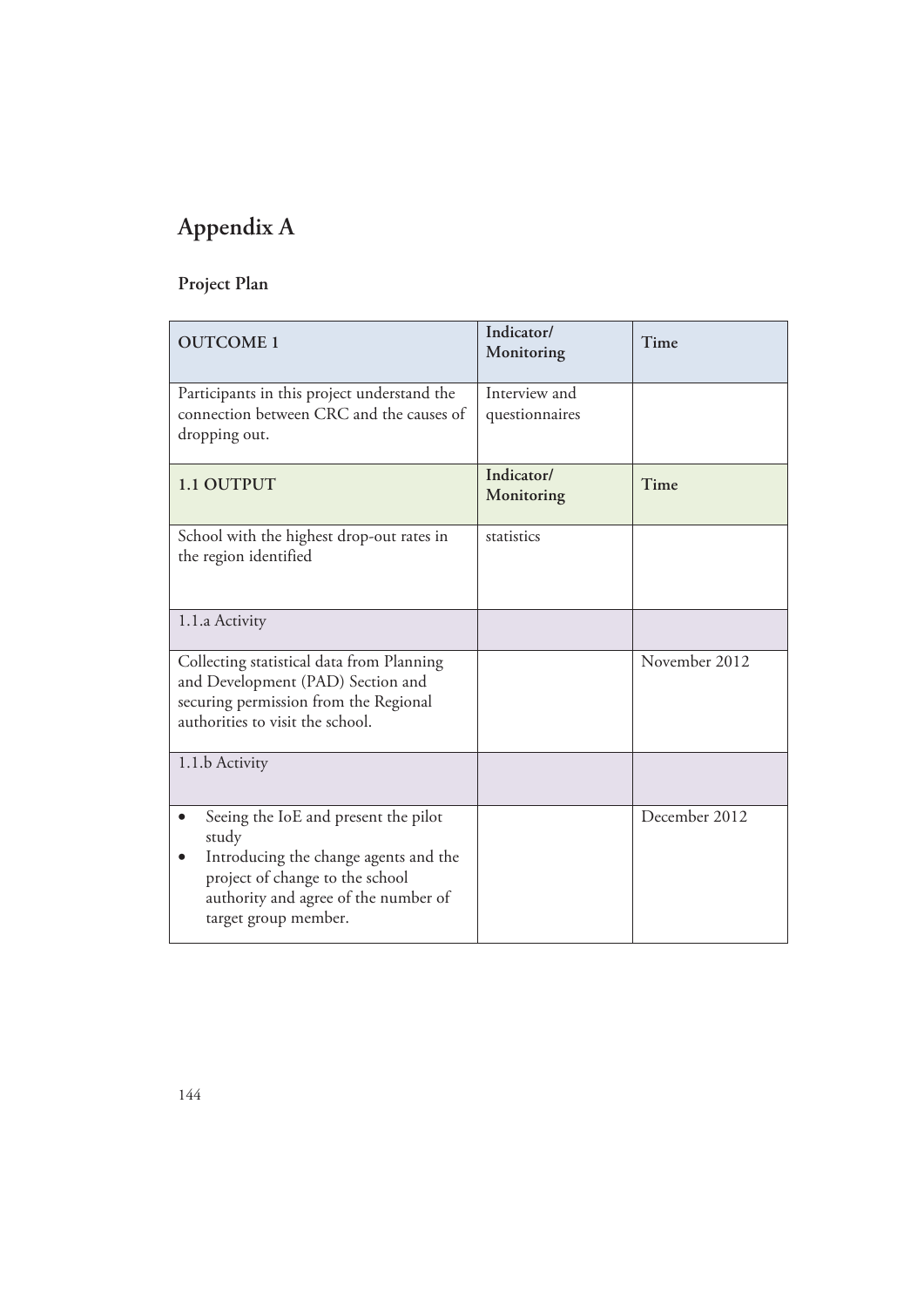| 1.2 OUTPUT                                                                                                                                                                                                                                             | Indicator/<br>Monitoring                                                                           | Time          |
|--------------------------------------------------------------------------------------------------------------------------------------------------------------------------------------------------------------------------------------------------------|----------------------------------------------------------------------------------------------------|---------------|
| The teachers, learners and parents in the<br>xxx school are aware of the connection<br>between CRC and drop-out rates due to<br>reasons such as:<br>Learners were tired of failing (gave up,<br>laziness/lack of interest)<br>Pregnancy<br>Unspecified | 80 % participation                                                                                 |               |
| 1.2.a Activity                                                                                                                                                                                                                                         |                                                                                                    |               |
| Meeting target group to introduce the pilot<br>study as well as to sensitize them about<br>CRC.                                                                                                                                                        | Happy faces<br>Participants ask lots<br>of questions<br>Showing interest<br>Demand for<br>material | January 2013  |
| 1.2.b Activity                                                                                                                                                                                                                                         |                                                                                                    |               |
| Workshops about the connection between<br>CRC and drop-out causes. The intention is<br>to workshop parents, teachers and learners<br>in different venues at the same time.                                                                             |                                                                                                    | February 2013 |
| 1.2.c Activity                                                                                                                                                                                                                                         |                                                                                                    |               |
| Collecting data about the causes through<br>interviews and questionnaires                                                                                                                                                                              |                                                                                                    | March 2013    |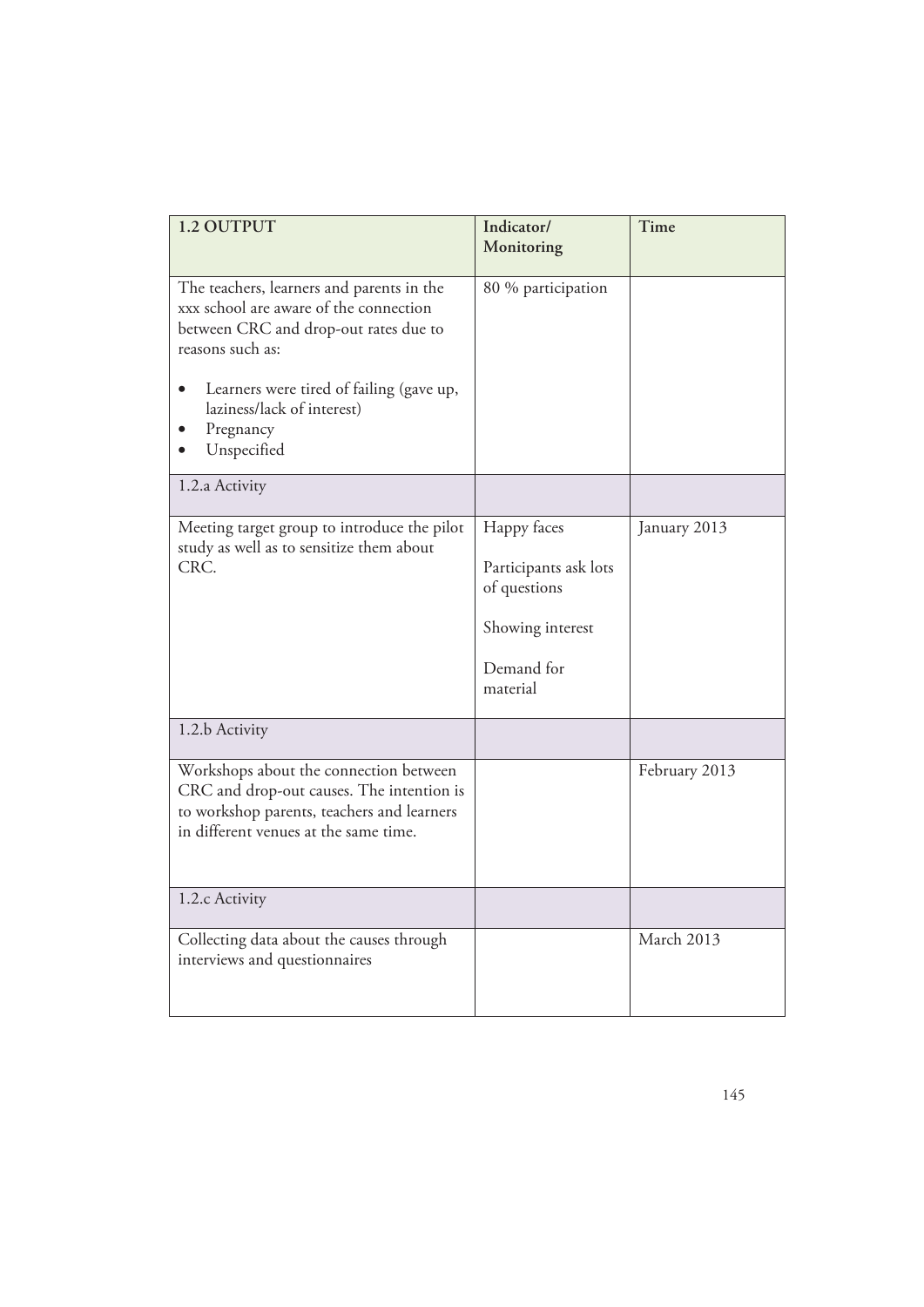| <b>OUTCOME 2</b>                                                                                                                                                                                          | Indicator/<br>Monitoring | Time       |
|-----------------------------------------------------------------------------------------------------------------------------------------------------------------------------------------------------------|--------------------------|------------|
| The parents, teachers and learners suggest<br>possible remedies that include CRC.                                                                                                                         |                          |            |
| 2.1 OUTPUT                                                                                                                                                                                                | Indicator/<br>Monitoring | Time       |
| The target groups understand and analyze<br>what is the hidden agenda behind these<br>three causes:<br>Learners were tired of failing (gave up,<br>laziness/lack of interest)<br>Pregnancy<br>Unspecified |                          |            |
| 2.1.a Activity                                                                                                                                                                                            |                          |            |
| Meet and show result of the interviews and<br>questionnaires for the principal, parents,<br>teachers and learners.                                                                                        |                          | April 2013 |
| 2.1.b Activity                                                                                                                                                                                            |                          |            |
| Workshop on soliciting suggestions for<br>possible remedies from parents, teachers<br>and learners.                                                                                                       |                          | June 2013  |
| 2.2 OUTPUT                                                                                                                                                                                                | Indicator/<br>Monitoring | Time       |
| To put these remedies into practice                                                                                                                                                                       |                          |            |
| 2.2.a Activity                                                                                                                                                                                            |                          |            |
| Send the final reports to the principal as<br>well as to the stakeholders.                                                                                                                                |                          | March 2014 |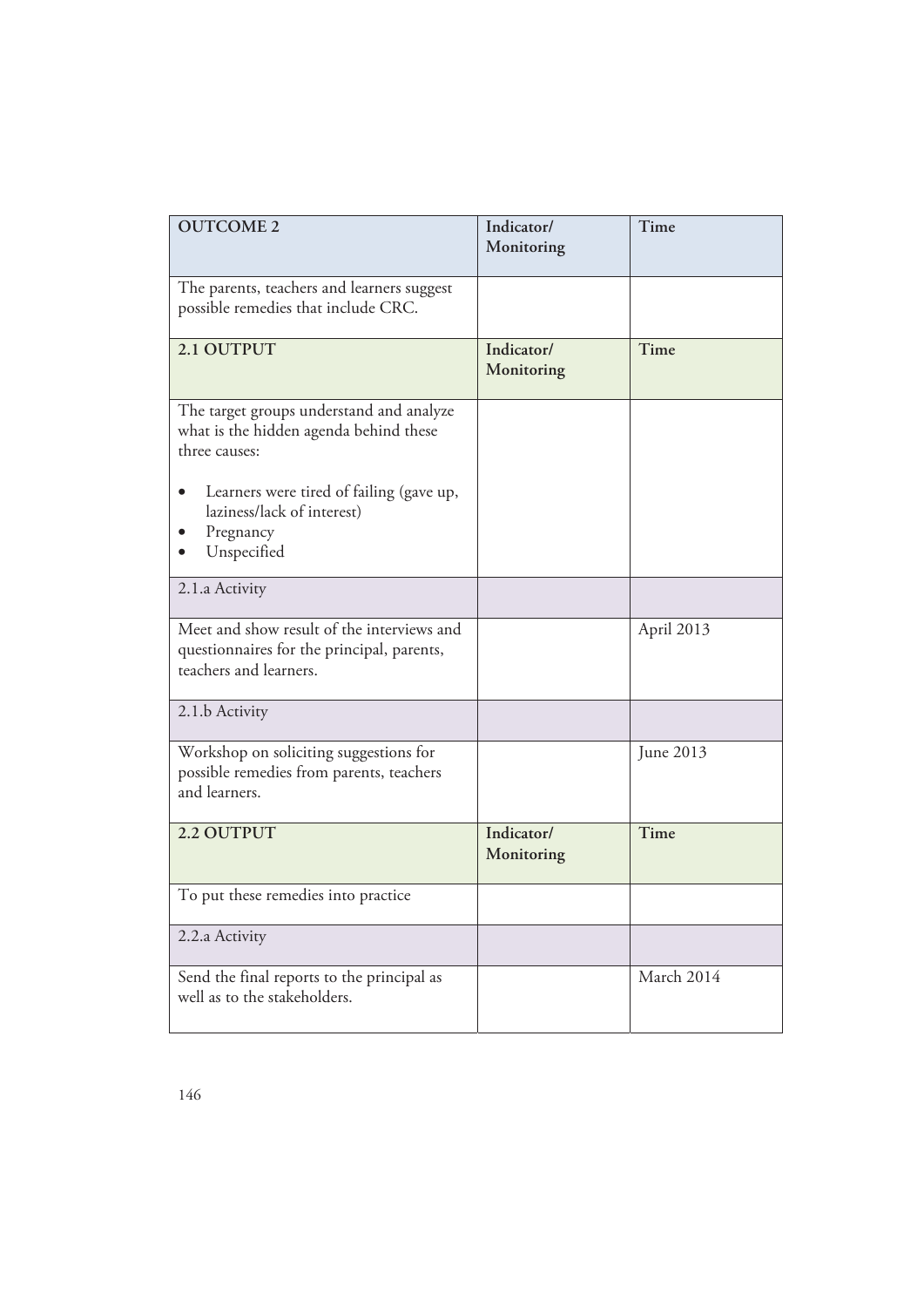## **Appendix B**

#### **Questionnaire**

Questionnair on the change project to be completed by the target groups (principal, teachers, and learners) and other stakeholders.

Purpose of the research:

(i) To create awareness of the Child Rights Convention (CRC).

(ii) To investigate and analyze the causes of the drop- out among learners at Eputuko CS.

(iii) To solicit possible remedies and/or find solutions from both target groups and stakeholders

Please we are appealing to you to take time to complete this Questionnaire.

#### **Part A: Personal information of respondent**

Please tick the appropriate box next to the correct information in the tables below:

| Principal | Male | Female |  |
|-----------|------|--------|--|
| Teacher   | Male | Female |  |

| Ð<br>arent<br>dL | <b>VICLLU</b> |  | T<br>$\overline{1}$ |  |
|------------------|---------------|--|---------------------|--|
|------------------|---------------|--|---------------------|--|

| Other Specify: | Male | emale |  |
|----------------|------|-------|--|
|                |      |       |  |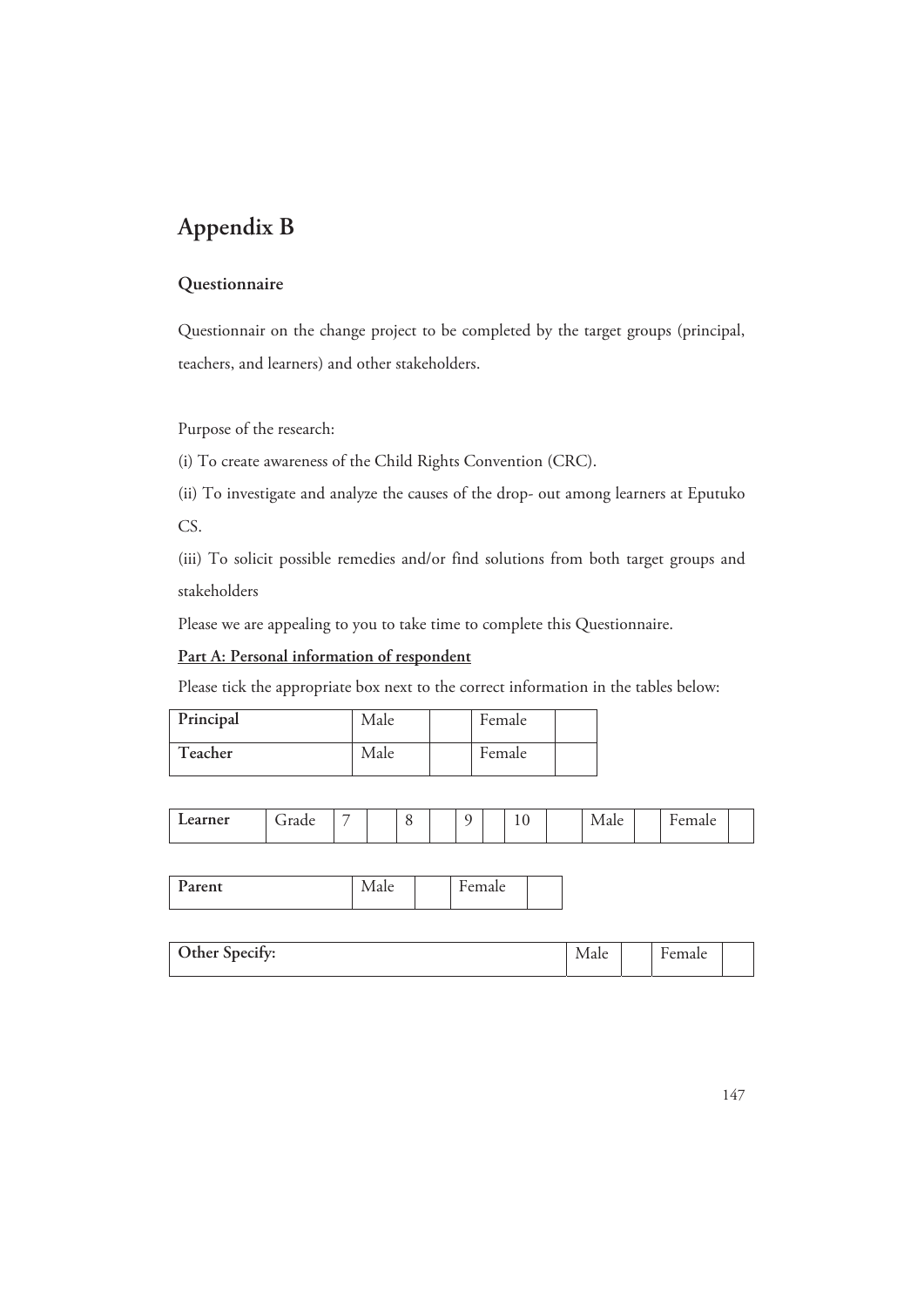#### **Part B**

In this part provide the team with more details on the various reasons which contribute to learner's drop-out rate at Eputuko Combined School.

**1.** Do you know any learner/learners who had dropped out of Eputuko CS? Tick the appropriate box.

| <b>YES</b> |  |
|------------|--|
|            |  |

**2.** If Yes:

| How many boys?         | How many girls? |        |
|------------------------|-----------------|--------|
| Age: <sub></sub> Grade | A¤e•            | Grade: |

**3.** Do you know why this /these learner (s) has/have dropped out? Tick the appropriate box

| <b>YES</b>      |  |
|-----------------|--|
| NO <sub>1</sub> |  |

**4.** If Yes:

Please describe with your own words why you think this/these learner/learners has/have not completed school. Please do not mention any name (s) of the learner/learners!\_\_\_\_\_\_\_\_\_

**5.** Would you like to tell us more about the problems you are facing with dropping out at Eputuko Combined School? Please provide the team with true evidence and indepth findings.